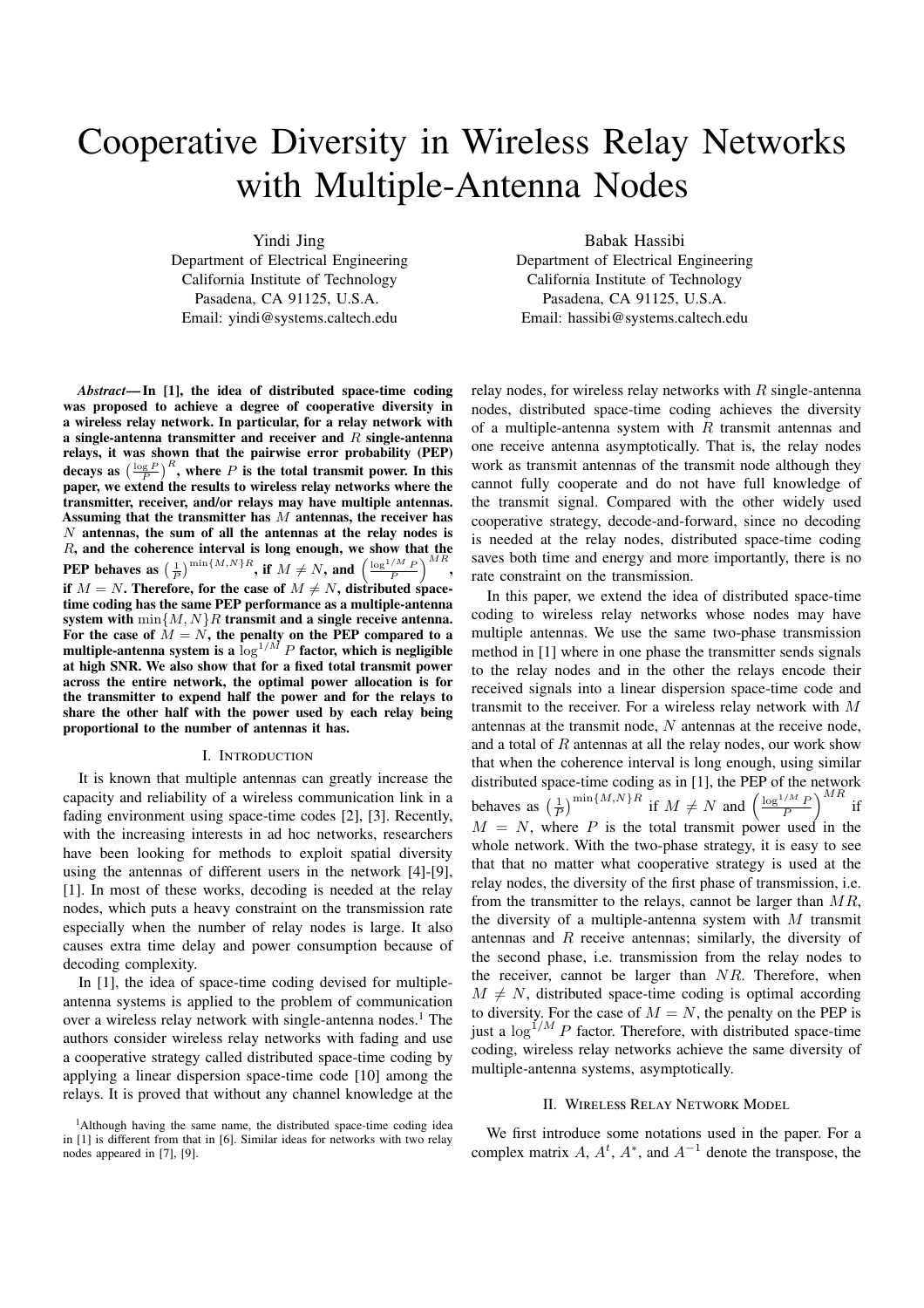

Fig. 1. Wireless relay network with multiple-antenna nodes

conjugate transpose, and the inverse of A, respectively. det A and tr A indicate the determinant and trace of A, respectively.  $I_n$  denotes the  $n \times n$  identity matrix and diag  $\{a_1, \dots, a_n\}$  is the  $n \times n$  diagonal matrix with  $a_1, \dots, a_n$  being its diagonal entries. log indicates the natural logarithm. P and E indicate the probability and the expected value.

Consider a wireless network with  $R + 2$  nodes which are placed randomly and independently according to some distribution. There is one transmit node and one receive node. All the other  $R$  nodes work as relays. This is a practical model for many sensor networks. The transmitter has M transmit antennas, the receiver has  $N$  receive antennas, and the  $i$ th relay node has  $R_i$  antennas, which can be used for both transmission and reception. Since the transmit and receive signals at different antennas of the same relay can be processed and designed independently, this network can be transformed<br>to a wireless relay network with  $\sum_{i=1}^{R} R_i$  single-antenna relay nodes. Therefore, without loss of generality, in our paper, we always assume that every relay node has a single antenna.

Therefore, the network can be depicted by Figure 1. Denote the channels from the  $M$  antennas of the transmitter to the  $i$ th relay as  $f_{1i}, \dots, f_{Mi}$ , and the channels from the *i*-th relay to the N antennas at the receiver as  $g_{i1}, \dots, g_{iN}$ . Here, we only consider the fading effect by assuming that  $f_{mi}$  and  $g_{in}$ are independent complex Gaussian with zero-mean and unitvariance,  $CN(0, 1)$ . This is a common assumption for urban areas when there is no line-of-sight or when the distances between relay nodes and the transmitter/receiver are about the same. We make the practical assumption that the channels  $f_{mi}$ and  $g_{in}$  are not known at the *i*-th relays. What every relay knows is just the statistical distribution of its local connections. However, we do assume that the receiver knows  $f_{mi}$  and  $g_{in}$ . Its knowledge of the channels can be obtained by sending training signals from the relays and the transmitter.

Assume that the transmitter wants to send the signal  $s =$  $[\mathbf{s}_1, \cdots, \mathbf{s}_M]$  to the receiver. Here,  $\mathbf{s}_m$ , is a T-dimensional vector and is the signal sent by the  $m$ -th transmit antenna.  $T$  is the coherence interval, that is, the time duration among which the channels  $f_{mi}$  and  $g_{in}$  keep constant.<sup>2</sup> Therefore  $\underline{\mathbf{s}}$  is a  $T \times M$  matrix. As in multiple-antenna systems [2], we always assume that  $T \geq M$ . **s** can be either the uncoded information bits or an element from any coded signal set. **s** is normalized as

$$
E \operatorname{tr} \underline{\mathbf{s}}^* \underline{\mathbf{s}} = M. \tag{1}
$$

To accomplish this transmission goal, the same two-step strategy in [1] is used here. In step one, which is from time 1 to T, the transmitter sends signals  $\sqrt{P_1T/M_S}$  with  $\sqrt{P_1T/M}$ **s**<sub>m</sub> the signal sent by the m-th antenna. From (1), it is easy to see that the average total power used at the transmitter is  $P_1T$ . We denote the received signal vector and the noise vector from time 1 to  $T$  at the *i*-th relay node as  $\mathbf{r}_i$  and  $\mathbf{v}_i$ . In step two, which is from time  $T + 1$  to  $2T$ , the *i*-th relay transmits vector  $t_i$  to the receiver based on its received signals. We denote the received signal and noise at the *n*-th receive antenna of the receiver from time  $T + 1$  to  $2T$  by  $\mathbf{x}_n$  and  $\mathbf{w}_n$ . It is easy to see that  $\mathbf{v}_i, \mathbf{r}_i, \mathbf{t}_i, \mathbf{w}_n, \mathbf{x}_n$  are all T-dimensional column vectors. Assume that the noises are complex Gaussian with zero-mean and unit-variance, that is, entries of  $\mathbf{v}_i$ ,  $\mathbf{w}_n$  are  $\mathcal{CN}(0,1)$ .

While  $f_{mi}$  and  $g_{in}$  keep constant for T transmissions, clearly

$$
\mathbf{r}_{i} = \sqrt{P_{1}T/M_{\mathbf{\underline{S}}}}\mathbf{f}_{i} + \mathbf{v}_{i} \text{ and } \mathbf{x}_{n} = \sum_{i=1}^{R} g_{in}\mathbf{t}_{i} + \mathbf{w}_{n}, \quad (2)
$$
  
where we have defined 
$$
\mathbf{f}_{i} = \begin{bmatrix} f_{1i} \\ \vdots \\ f_{Mi} \end{bmatrix}.
$$

#### III. Distributed Space-Time Coding

We want to have the relay nodes in the network cooperate in a way such that the antennas of the relays work as transmit antennas of the transmitter to obtain diversity. There are two main differences between the wireless network in Figure 1 and a multiple-antenna system. The first one is that in the latter, antennas of the transmitter can cooperate fully while in the former, the relays do not communicate with each other and can only cooperate in a distributed fashion. The other difference is that in the wireless network, every relay node only has a noisy version of the transmit signal.

The main issue is what the relays should do. One of the most widely used strategies is called decode-and-forward, in which the *i*-th relay first obtains an estimate of the transmit signal,  $\hat{\mathbf{s}}_i$ , by fully decoding its received signal **r**i, and then encodes the information again and transmits the newly encoded signal. If the transmission rate is sufficiently low so that all the  $R$  relays decode correctly, the second step of transmission is equivalent to the transmission of a multiple-antenna systems with  $R$ transmit antennas and  $N$  receive antennas, whose maximum achievable diversity is NR. However, if some relays decode incorrectly, they will forward incorrect information to the receiver, which will harm the decoding at the receiver greatly. Therefore, to use decode-and-forward, the transmission rate should be low enough to allow all the  $R$  relays to decode correctly. Therefore, decode-and-forward requires a substantial reduction of the rate especially for large  $R$ , and we will therefore not consider it here. There are other disadvantages

<sup>2</sup>From the protocol discussed in the following, we can see that since we only need  $f_{mi}$  to keep constant for the first step of the transmission and  $g_{in}$ to keep constant for the second step, it is good enough to choose  $T$  as the minimum of the coherence intervals of  $f_{mi}$  and  $g_{in}$ .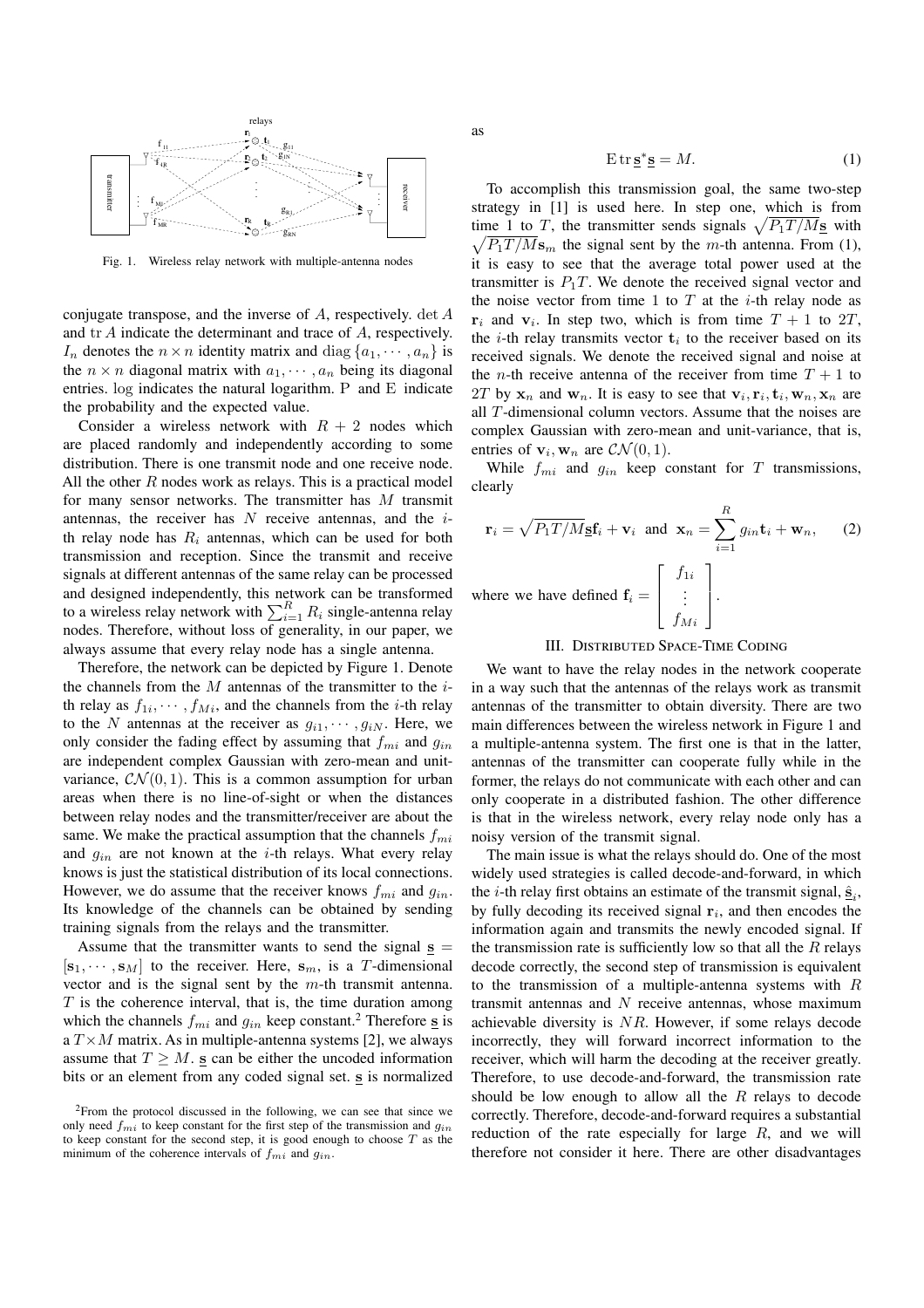of decode-and-forward: because of the decoding complexity, it causes both extra time delay and energy consumption.

In this paper, we will use the cooperative strategy called distributed space-time coding proposed in [1], which does not require the relay nodes to decode. Design the transmit signal at relay i as

$$
\mathbf{t}_{i} = \sqrt{\frac{P_{2}}{P_{1} + 1}} A_{i} \mathbf{r}_{i},\tag{3}
$$

a linear function of its received signal.  $A_i$  is a  $T \times T$  unitary matrix. Similar to [1], while within the framework of linear dispersion codes,  $A_i$  can be arbitrary, to have a protocol that is equitable among different users and among different time instants, we set  $A_i$  to be unitary. This also simplifies the analysis on the PEP considerably.

Since  $f_{mi}$ ,  $v_{i,j}$  are  $\mathcal{CN}(0, 1)$ , and  $f_{mi}$ , **s**,  $v_{i,j}$  are independent, with the normalization in (1), it is easy to see that the average transmit power at every relay is  $P_2T$ , which explains our normalization in (3).  $P_2$  is the average transmit power for one transmission at every relay.

Let us now focus on the received signal. Clearly from (2) we can obtain the received signal at the  $n$ -th receive antenna:

$$
\mathbf{x}_n = \sqrt{\frac{P_1 P_2 T}{(P_1 + 1)M}} \begin{bmatrix} A_1 \mathbf{s} & \cdots & A_R \mathbf{s} \end{bmatrix} \begin{bmatrix} \mathbf{f}_1 g_{1n} \\ \vdots \\ \mathbf{f}_R g_{Rn} \end{bmatrix} + \sqrt{\frac{P_2}{P_1 + 1}} \sum_{i=1}^R g_{in} A_i \mathbf{v}_i + \mathbf{w}.
$$

By defining

$$
X = \begin{bmatrix} \mathbf{x}_1 & \cdots & \mathbf{x}_N \end{bmatrix}, \quad \mathbf{g}_i = \begin{bmatrix} g_{i1} & \cdots & g_{iN} \end{bmatrix},
$$

$$
S = \begin{bmatrix} A_1 \mathbf{s} & \cdots & A_R \mathbf{s} \end{bmatrix}, \quad H = \begin{bmatrix} \mathbf{f}_1 \mathbf{g}_1 \\ \vdots \\ \mathbf{f}_R \mathbf{g}_R \end{bmatrix}, \quad (4)
$$

and

$$
W = \left[ \begin{array}{ccc} \cdots & \sqrt{\frac{P_2}{P_1+1}} \sum_{i=1}^R g_{in} A_i \mathbf{v}_i + \mathbf{w}_n & \cdots \end{array} \right],
$$

the system equation can be written as

$$
X = \sqrt{\frac{P_1 P_2 T}{(P_1 + 1)M}} S H + W.
$$
 (5)

Let's look at the dimensions of each matrix.  $X$ , which is the received signal matrix, is  $T \times N$ . S is  $T \times MR$ , since  $A_i$  are  $T \times T$ , **s** is  $T \times M$ , and there are R of them.  $f_i$  is  $M \times 1$ and  $\mathbf{g}_i$  is  $1 \times N$ . Therefore, the equivalent channel matrix H is  $RM \times N$ . W, which is the equivalent noise matrix, is  $T \times N$ . Similar to [1], S works like the space-time code in a multiple-antenna system. It is called the distributed space-time code since it has been generated in a distributed way by the relays without having access to the transmit signal. The power constraint on the space-time code  $S$  is:

$$
\operatorname{E} \operatorname{tr} S^* S = \operatorname{E} \sum_{i=1}^R \operatorname{tr} \underline{\mathbf{s}}^* A_i^* A_i \underline{\mathbf{s}} = R \operatorname{E} \operatorname{tr} \underline{\mathbf{s}}^* \underline{\mathbf{s}} = M R.
$$

#### IV. Pairwise Error Probability

To analyze the PEP, we have to obtain the maximumlikelihood (ML) decoding, which needs  $P(X|\mathbf{s}_k)$ , where  $\mathbf{s}_k \in$  $S$  the set of all possible transmit signals. The following theorem is straightforward.

*Theorem 1:* Suppose  $S_k$  is transmitted and define

$$
S_k = \left[ \begin{array}{cccc} A_1 \underline{\mathbf{s}}_k & A_2 \underline{\mathbf{s}}_k & \cdots & A_R \underline{\mathbf{s}}_k \end{array} \right]
$$

.

.

Then subject to  $S_k$  being transmitted, the rows of X are independently Gaussian distributed with the same variance  $I_N + \frac{P_2}{P_1+1}GG^*$ , where

$$
G = \left[ \begin{array}{ccc} g_{11} & \cdots & g_{R1} \\ \vdots & \ddots & \vdots \\ g_{1N} & \cdots & g_{RN} \end{array} \right]
$$

is  $\underline{a}$   $N \times R$  matrix. The t-th row of X has mean  $\sqrt{\frac{P_1 P_2 T}{M (P_1 + 1)}} [S_k]_t H$ , where  $[S_k]_t$  is the t-th row of  $S_k$ .

Therefore, we can easily write down the probability density function (pdf) of  $X|_{\mathbf{S}_k}$ , which is the product of the pdf of  $\mathbf{x}_n|\mathbf{s}_k$  for all  $n = 1, \dots, N$ . We should emphasis that from this theorem, we can see that, unlike multiple-antenna systems, the received signals at different antennas, that is, the columns of  $X$ , are not independent. However, the received signals at different times continue to be independent. Also, unlike the case of relay network with single antenna at the receiver, where the conditional received signals are white Gaussian, here, although they are still Gaussian, they are no longer white since  $GG^*$  is not diagonal in general. This makes the PEP analysis in this paper much more difficult than that in [1].

We have proved the following theorem.

*Theorem 2 (ML decoding and Chernoff bound on PEP):*<br>
Define  $R_w = I_N + \frac{P_2}{P_1+1}GG^*$ . The ML decoding of the network is

$$
\arg\min_{\mathbf{S}_k} \text{tr}\left(X - \sqrt{\frac{P_1 P_2 T}{M(P_1 + 1)}} S_k H\right) R_w^{-1} \left(X - \sqrt{\frac{P_1 P_2 T}{M(P_1 + 1)}} S_k H\right)^*
$$

With this ML decoding, the PEP of mistaking  $s_k$  by  $s_l$ , averaged over the channel distributions, has the following upper bound:

$$
PEP \leq E_{f_{mi}, g_{in}} e^{-\frac{P_1 P_2 T}{4M(1+P_1)} tr (S_k - S_l)^*(S_k - S_l) H R_w^{-1} H^*}
$$
(6)

### V. Power Allocation

The main purpose of this work is to analyze how the PEP decays with the total power consumed in the whole network. We set the total power used in the whole network as P. Therefore,  $P = P_1 + RP_2$ . In this section, we discuss the optimum power allocation between the transmitter and the relay nodes such that the PEP is minimized. Because of the expectations over  $f_{mi}$  and  $g_{in}$  and also the dependency of  $R_w$  on  $g_{in}$ , the exact minimization of (6) is very difficult. Therefore, similar to the argument in [1], we recourse to an asymptotic argument at  $R \to \infty$ .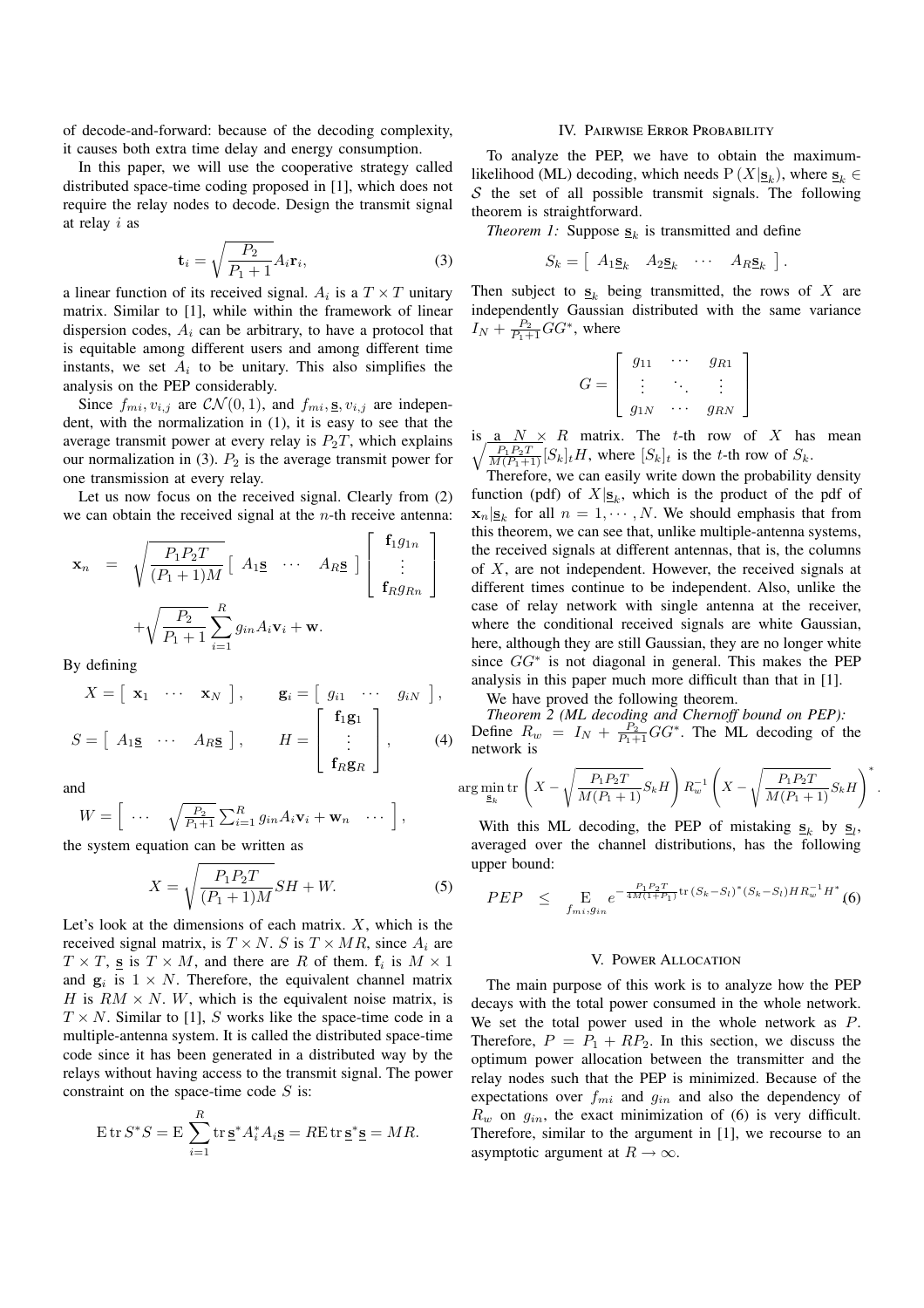Notice that the  $(m, n)$ -th entry of  $\frac{1}{R}GG^*$  is  $\frac{1}{R} \sum_{i=1}^R g_{im} \overline{g}_{in}$ . When  $R \to \infty$ , according to the law of large numbers, the off-diagonal entries of  $\frac{1}{R}GG^*$  goes to zero while the diagonal entries approach to 1 with probability 1 since  $\sum_{i=1}^{R} |g|_{in}^2$  has a gamma distribution with both mean and variance  $R$ . Therefore, it is reasonable to make the assumption  $GG^* \approx RI_N$  for large R, which is the same as  $R_w \approx \left(1 + \frac{P_2 R}{P_1 + 1}\right) I_N$ .

Therefore, from (6),

$$
PEP \lesssim \mathop{\mathbf{E}}_{f_{mi}, g_{in}} e^{-\frac{P_1 P_2 T}{4M(1 + P_1 + RP_2)} \text{tr}(S_k - S_l)^*(S_k - S_l)HH^*}
$$

Since  $S_k$ ,  $S_l$ , and H are independent of  $P_1$  and  $P_2$ , minimizing the PEP is equivalent to maximizing  $\frac{P_1 P_2 T}{4M(1+P_1+RP_2)}$ . This is exactly the same power allocation problem that appeared in [1]. Therefore, with the same argument, we can conclude that the optimum solution is to set

$$
P_1 = \frac{P}{2} \quad \text{and} \quad P_2 = \frac{P}{2R}.\tag{7}
$$

.

Thus, the optimum power allocation is such that the transmitter uses half the total power and the relays share the other half fairly. When the number of relays is large, which is the case for many sensor networks, every relay spends only a very small amount of power to help the transmitter.<sup>3</sup>

Note that as discussed in Section II, for wireless relay networks with  $R_i$  antennas at the *i*-th relay, the  $R_i$  antennas are treated as  $R_i$  different single-antenna relays. Therefore, it is easy to see that for this multiple-antenna-relay-node case, the optimum power allocation is such that the transmitter uses half the total power, but every relay node uses power that is proportional to its number of antennas. That is  $P_1 = \frac{P}{2}$  and the power used at the *i*-th relay is  $\frac{R_i P}{2R}$ .

With this power allocation, at high  $P$ , we have

$$
PEP \leq E_{f_{mi}, g_{in}} e^{-\frac{PT}{16MR} \text{tr} (S_k - S_l)^* (S_k - S_l)HH^*}. \quad (8)
$$

## VI. DIVERSITY ANALYSIS FOR  $R \to \infty$

As mentioned earlier, to obtain the diversity, we have to compute the expectations over  $f_{mi}$  and  $g_{in}$  in (8). Here we give a simple asymptotic derivation for the case of large number of relay nodes, that is  $R \to \infty$ . For the general case, refer to [13]. As discussed in the previous section, when  $R$  is large, we can make the approximation

$$
R_w \approx \left(1 + \frac{P_2 R}{P_1 + 1}\right) I_N \tag{9}
$$

and obtain (8). Denote the *n*-th column of H as  $h_n$ . From (4), we can see that  $\mathbf{h}_n = \mathcal{G}_n \mathbf{f}$ , where we have defined  $\mathcal{G}_n = \begin{bmatrix} \mathbf{f}_1 \\ \mathbf{f}_2 \end{bmatrix}$ 

diag 
$$
\{g_{1n}I_M, \dots, g_{Rn}I_M\}
$$
 and  $\mathbf{f} = \begin{bmatrix} 11 \\ \vdots \\ f_R \end{bmatrix}$ . Therefore, (8)

can be equivalently written as

$$
PEP \leq \mathbb{E}_{f_{mi}, g_{in}} e^{-\frac{PT}{16MR}\mathbf{f}^* \left[\sum_{n=1}^N \mathcal{G}_n^*(S_k - S_l)^*(S_k - S_l)\mathcal{G}_n\right] \mathbf{f}}.
$$

<sup>3</sup>This power allocation is obtained for the network model where the pathloss of the channels is not taken into account.

Since  $f$  is white Gaussian with mean zero and variance  $I_{BM}$ , we can calculate the expectation over **f** to obtain:

$$
PEP \lesssim \underset{g_{in}}{\mathrm{E}} \det^{-1} \left[ I_{RM} + \frac{PT}{16MR} \sum_{n=1}^{N} \mathcal{G}_n^*(S_k - S_l)^*(S_k - S_l)\mathcal{G}_n \right]. (10)
$$

Similar to the multiple-antenna case [3], [11] and the case of wireless relay networks with single-antenna nodes [1], the "full diversity" condition can be obtained. It is easy to see that if  $S_k - S_l$  drops rank, the exponent of P in the right side of (10) increases. That is, the diversity decreases. Therefore, the Chernoff bound is minimized when  $S_k - S_l$  is full-rank, or equivalently,  $\det(S_k - S_l)^*(S_k - S_l) \neq 0$  for all  $S_k \neq S_l \in S$ . Since the distributed space-time code  $S_k$  and  $S_l$  are  $T \times MR$ , there is no point in having  $MR$  larger than the coherence interval  $T$ . Thus, in the following, we will always assume  $T > MR$ .

Assume that the code is fully-diverse. It is easy to see from (10) that, roughly speaking, the larger the positive matrix  $(S_k - S_l)$ <sup>\*</sup> $(S_k - S_l)$ , the smaller the upper bound. This improvement in the PEP according to the optimization of the distributed space-time code is called *coding gain*. Here, to highlight the diversity result, we shall neglect the affect of the design of the distributed space-time code and analyze the *diversity gain* obtained from the independent transmission routes from antennas of the transmitter to antennas of the receiver via the relay nodes. To do so, we shall look at the behavior of the PEP at high SNR. Such an analysis is consistent with the diversity definition of multiple-antenna systems in [3], [11]. <sup>4</sup>

Denote the minimum singular value of  $(S_k - S_l)^*(S_k S_l$ ) as  $\sigma_{\min}^2$ . From the full diversity of the code,  $\sigma_{\min}^2 > 0$ . Therefore, the right side of formula (10) can be further upper bounded as the following:

$$
PEP \leq \mathop{\rm E}_{g_{in}} \det^{-1} \left[ I_{TM} + \frac{PT\sigma_{\min}^2}{16MR} \sum_{n=1}^N \mathcal{G}_n^* \mathcal{G}_n \right]
$$
  
= 
$$
\mathop{\rm E}_{g_{in}} \prod_{i=1}^R \left( 1 + \frac{PT\sigma_{\min}^2}{16MR} \sum_{n=1}^N |g_{in}|^2 \right)^{-M}.
$$

Define  $g_i = \sum_{n=1}^{N} |g_{in}|^2$ . Since all  $g_{in}$  are i.i.d.  $\mathcal{CN}(0,1)$ ,  $g_i$  are i.i.d. gamma distributed with mean N, whose pdf is  $p(g_i) = \frac{1}{(N-1)!} g_i^{N-1} e^{-g_i}$ . Therefore,

$$
PEP \quad \lesssim \quad \frac{1}{(N-1)!^R} \left[ \int_0^\infty \frac{x^{N-1} e^{-x}}{\left(1 + \frac{PT \sigma_{\min}^2}{16MR} x \right)^M} dx \right]^R,
$$

which can be calculated directly to obtain Theorem 3. Of course, our derivation here is not rigorous since it is predicated

<sup>&</sup>lt;sup>4</sup>However, it is different from the explicit diversity definition,  $-\lim_{P\to\infty} \frac{\log PEP}{\log P}$ , given in [14]. It is more precise in the sense that it sometimes describes the PEP behavior in more detail. For example, if  $PEP \sim P^{-[c+f(P)]}$ , the same diversity c will be obtained for any function f satisfying  $\lim_{P\to\infty} f(P)=0$ .